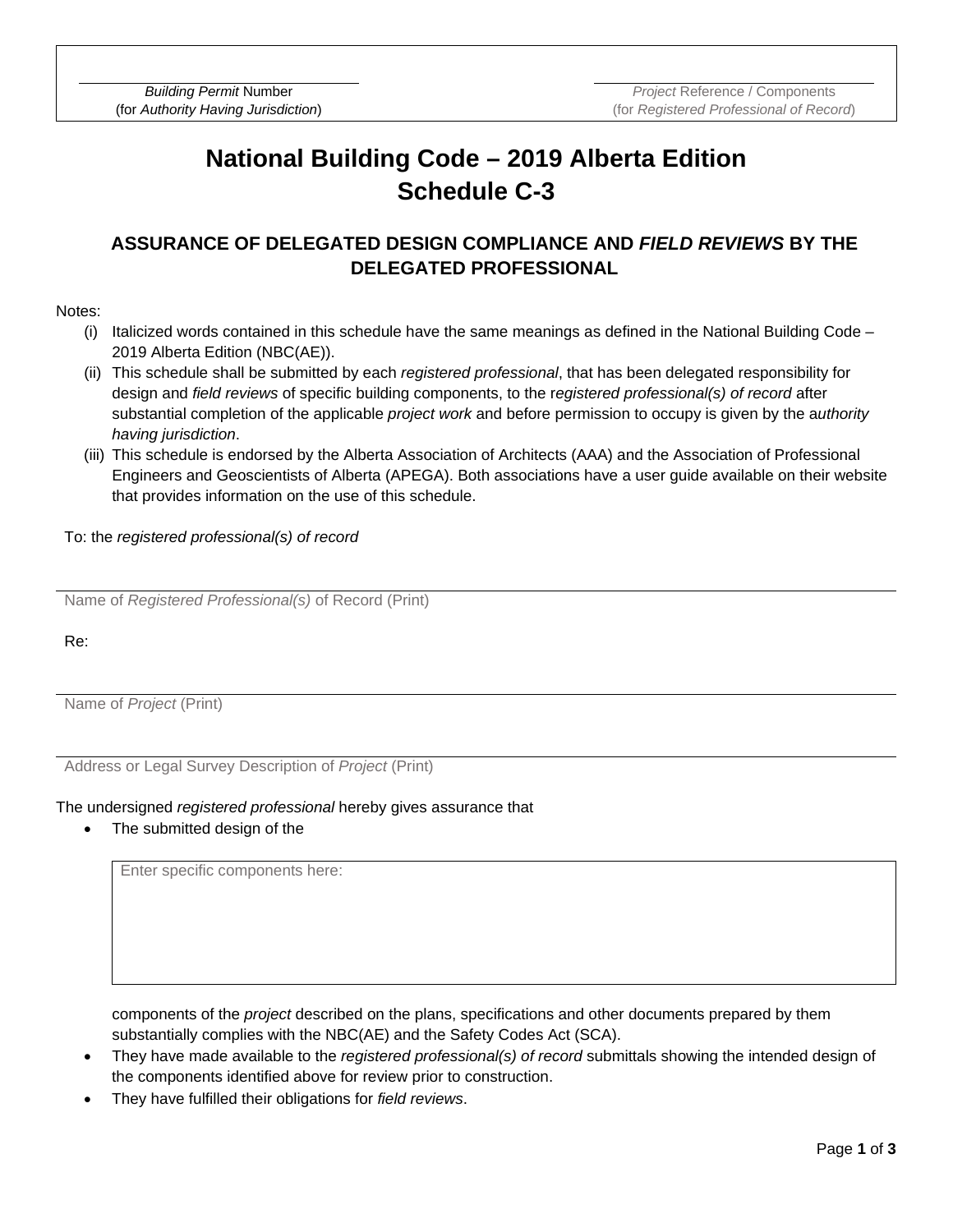# **National Building Code – 2019 Alberta Edition Schedule C-3**

- They have made available to the *registered professional(s) of record,* all documents supporting all approved changes made during construction.
- The final design of the components described above (including approved changes) substantially complies with the NBC(AE) and SCA.
- They are a *registered professional* as defined in the NBC(AE).